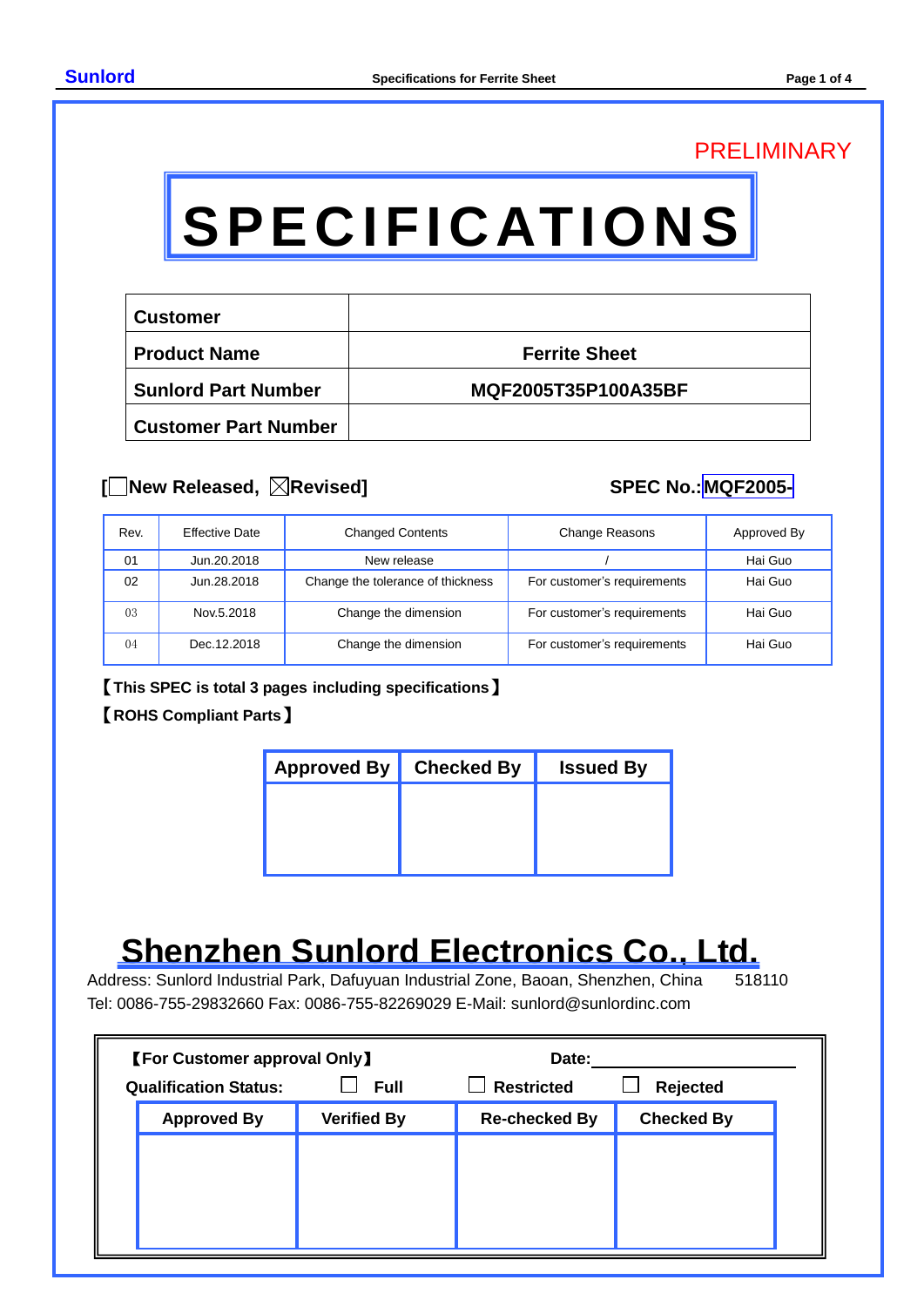#### **1. Scope**

This specification applies to MQF2005T35P100A35BF of ferrite sheet.

#### **2. Product Identification (Part Number)**

Product Identification (Part Number)

| <b>MQF</b>                        | 2005<br>$^{\copyright}$ | <u>T35</u><br>(3) | <b>P100</b><br>$\mathcal{A}_1$ | <u>A35</u><br>$\overline{\textcircled{\scriptsize{5}}}$ | B<br>$@{6}$        | $\overline{7}$ |
|-----------------------------------|-------------------------|-------------------|--------------------------------|---------------------------------------------------------|--------------------|----------------|
|                                   |                         | 2                 |                                | (3)                                                     |                    |                |
| <b>Type</b>                       |                         |                   | External Dimensions (LxW) (mm) |                                                         | <b>Thickness</b>   |                |
| MQF                               | Ferrite sheet           |                   | $20.00 \pm 0.15$               | Example                                                 | Nominal Value (mm) |                |
|                                   |                         | 2005              | $x5.00+0.15$                   | T35                                                     | $0.35 + 0.06$      |                |
| $\left( 4\right)$                 |                         | (5)               |                                | $\left( 6\right)$                                       |                    |                |
| <b>Relative Real Permeability</b> |                         |                   | <b>Feature Code</b>            |                                                         | Packing            |                |
| P <sub>100</sub>                  | $100+15%$               |                   | A01, B01, etc                  | B<br><b>Box</b>                                         |                    |                |
|                                   |                         |                   |                                | R                                                       |                    | Roll           |
| $\overline{\phantom{0}}$          |                         |                   |                                |                                                         |                    |                |

⑦

| Hazardous Substance  |  |
|----------------------|--|
| <b>Free Products</b> |  |
|                      |  |

#### **3. Electrical Characteristics**

| <b>Part Number</b>                         | MQF2005T35P100A35BF |
|--------------------------------------------|---------------------|
| Test Frequency $(f_0)$                     | 13.56MHz            |
| Relative Real Permeabilityu'               | $100+15%$           |
| Relative Imaginary Permeability<br>$\mu$ " | $10 \text{ max}$    |
| Bm(T, $25^{\circ}$ C)                      | $0.40$ min.         |

Test equipment: Agilent E4991A+16454.

#### **4. Shape and Dimensions**

1) Ferrite sheet structure: See **Fig. 4-1** and **Fig. 4-2**



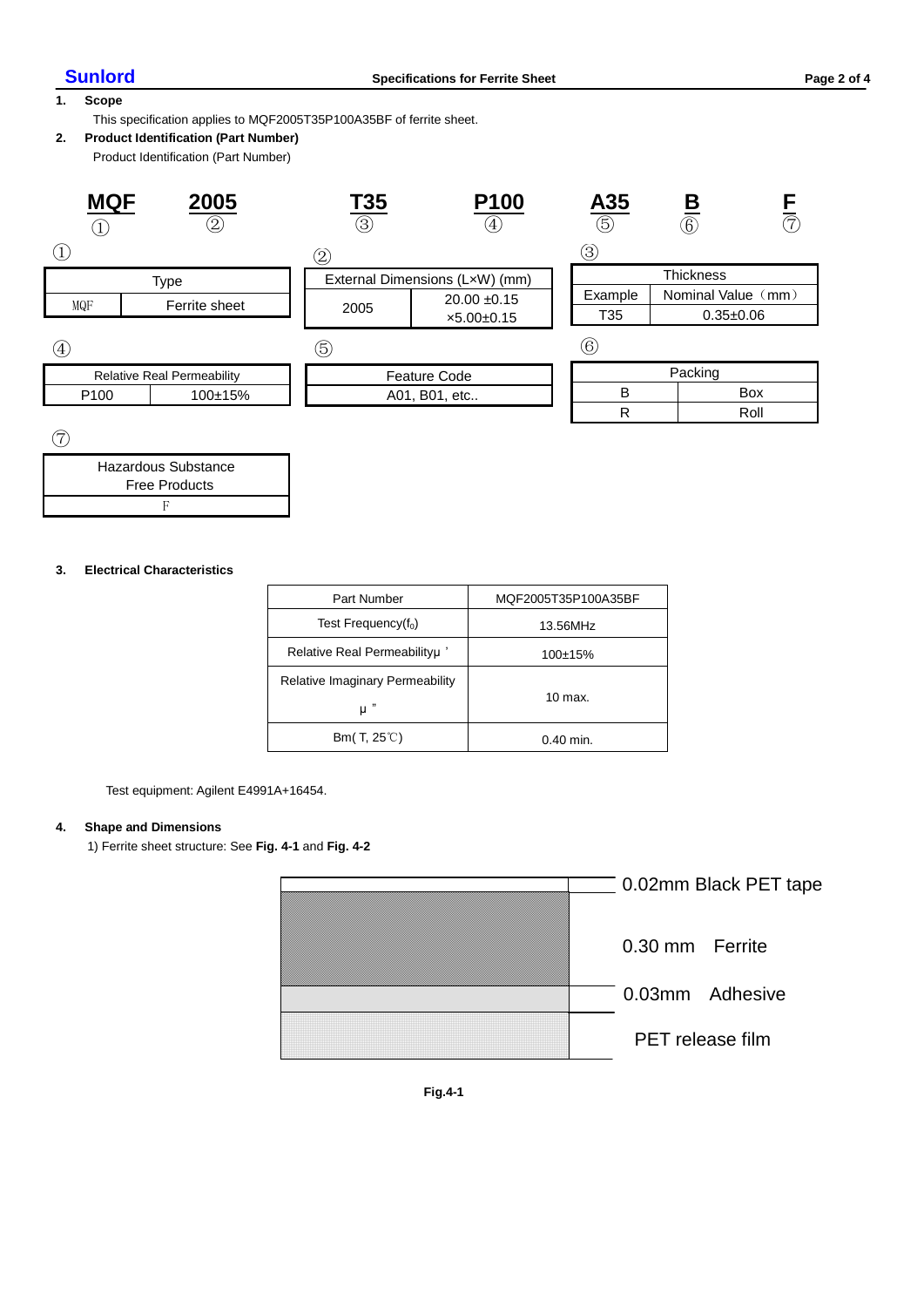



2) Nano Crystalline gravity:  $>5.1$ (g/cm<sup>3</sup>)

3) The product was compliance with ROHS directive of EU.

#### **5. Reliability Tests**

| No.          | Items                                       | Number<br>Condition                                                     |       | Result (Fail)                                   |
|--------------|---------------------------------------------|-------------------------------------------------------------------------|-------|-------------------------------------------------|
|              |                                             |                                                                         | (PCS) |                                                 |
| $\mathbf{1}$ | Neutral Salt Spray test (NSS)               | 35±2℃,5±0.1%,48hours                                                    | 5     |                                                 |
| 2            | Resistance to Low Temperature               | Reflow 2 times,-40±2°C, 168hours                                        | 15    |                                                 |
| 3            | Resistance to High Temperature              | 85±2°C, 168hours                                                        | 15    | 1. The permeability<br>change $\pm$ within 15%. |
| 4            | Damp Heat                                   | 60±2°C,90%-95%RH,168hours                                               | 15    | 2. No visual damage.                            |
| 5            | <b>Thermal Shock</b>                        | -40°C/(60±3min), +85°C/(60±3min),<br>transforming interval:20s,30cycles | 15    |                                                 |
| 6            | Moisture Sensitivity Classification<br>Test | 80±2℃,80%RH,120hours                                                    | 5     |                                                 |